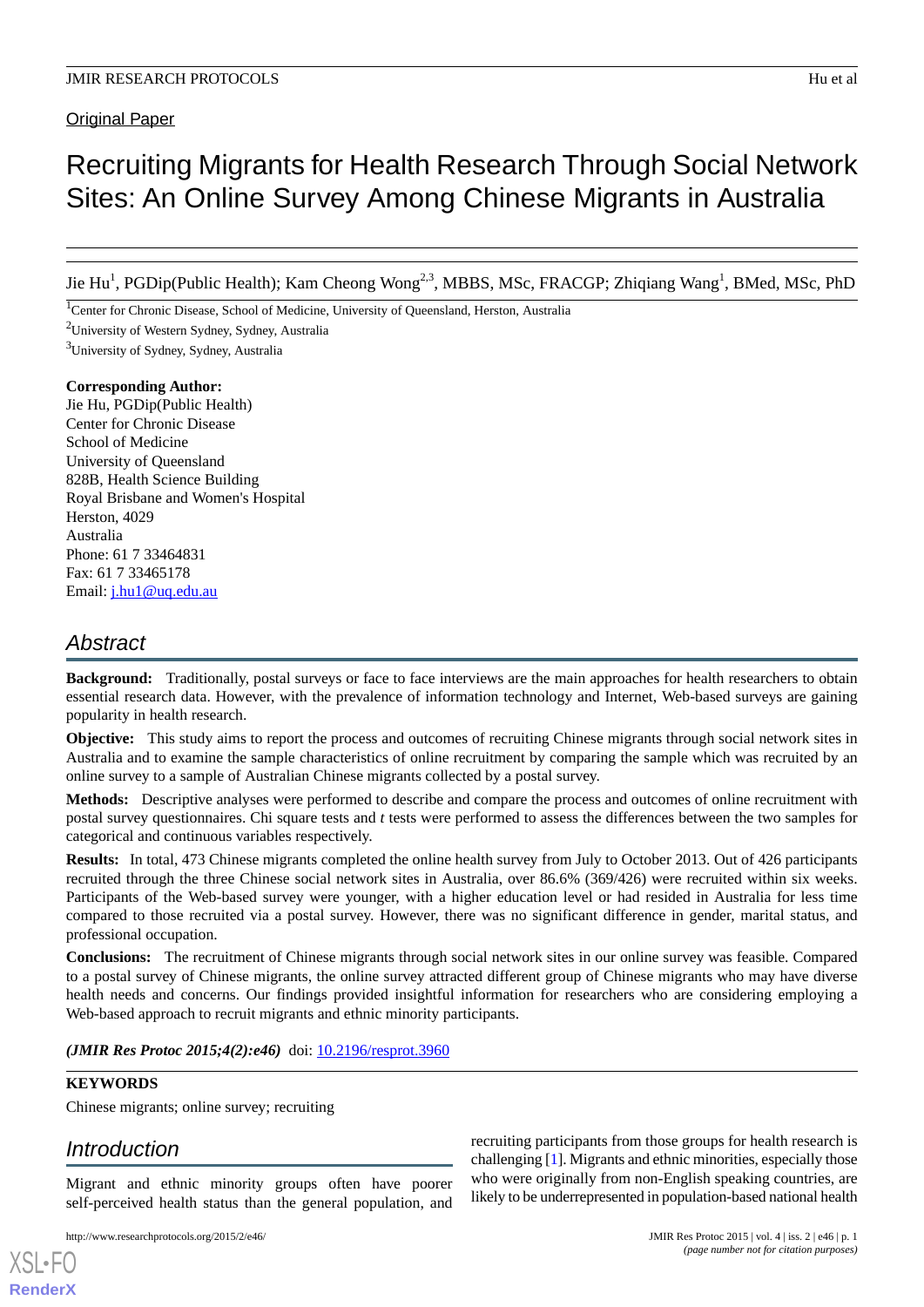surveys due to language and cultural barriers and low health literacy [\[2](#page-5-1)[-4](#page-5-2)]. With the rapid development of information technology, Internet-based surveys are gaining popularity in health research projects [\[5\]](#page-5-3). It is expected that such surveys will become a promising alternative approach for recruiting research participants in health research realms [\[6](#page-5-4)].

Conventional population-based sampling is usually costly and time consuming in producing sufficient numbers of minorities [[4\]](#page-5-2). Many health studies in migrants and ethnic minorities have adopted purposeful sampling methods to recruit participants in specific premises including clinics, churches, and community centers [[7,](#page-5-5)[8](#page-5-6)]. In some studies, participants were recruited through a telephone directory by selecting surnames which might indicate the person's ethnic background [\[9](#page-5-7),[10\]](#page-5-8). Nevertheless Smith et al. proposed that a telephone directory sampling strategy was less likely to include subjects born outside of Australia than a door-to-door population census [\[11](#page-5-9)].

Web-based or Internet-based data collection methods have been credited for the speed with which data can be collected, low cost, and direct data entry in comparison with traditional paper-based questionnaires [\[6](#page-5-4)]. The recent success of Web-based recruiting for young women in Australia shows that using the Internet in medical research presents an opportunity for innovative recruitment modalities [\[12](#page-5-10)]. However, a study conducted in the United States successfully recruited a targeted number of white cancer patients from wider Internet communities but failed to recruit a sufficient number of ethnic minority cancer patients from ethnic-specific Internet communities [\[13](#page-5-11)].

Social network sites (SNSs) include all types of online social platforms that allow participants to connect and interact within broader Internet communities [[14](#page-6-0)[,15](#page-6-1)]. There are an increasing number of studies using social network sites as a tool or a platform in the public health domain with only a small number describing the use of SNSs among migrants or ethnic minorities. The use of the Internet in recruiting may present broader opportunities to engage ethnic minority groups in health research in order to understand their special health needs and to reduce health inequalities. A previous study found that participants of Web-based surveys were younger and had a higher education level than those of paper-based surveys [[16\]](#page-6-2). It is of interest to understand whether the data collected through the SNSs are comparable to those obtained through traditional data collection methods among migrants and ethnic minorities.

Australia is a culturally-mixed country with more than a quarter of the population born overseas [\[17](#page-6-3)]. There is an increasing demand for health research among this growing migrant population. This paper summarizes the outcomes of recruiting Chinese migrants through social network sites and examines the sample characteristics of online recruitment by comparing the sample which was recruited by an online survey with the sample collected by a postal survey respectively amongst the Australian Chinese migrant communities. The findings may provide some insights to researchers who are considering a Web-based approach to recruit migrants and ethnic minority participants.

# *Methods*

## **Online Survey Procedure**

Participants who self-identified as Chinese and had been living in Australia longer than 3 months were recruited through several social websites to complete an online health survey from July to October, 2013. A structured questionnaire with 57 questions regarding demographics, health related risk behaviors, health service use, antibiotic use, and mental problems was uploaded to the University of Queensland server using online survey software [\[18](#page-6-4)]. Participants were directed to the survey webpage by clicking a link provided in a series of ads. Before proceeding to the survey, participants were required to provide consent by stating that they understood the provided information and agreed to participate in the study. The opportunity to win 1 of ten \$50 gift cards was provided as an incentive for completing the online survey. Participants who completed the questionnaire and provided their name and email address were automatically entered into the draws. The lottery draws occurred five times over the entire survey period when the total number of participants reached 80, 160, 240, 360 and at the endpoint of the survey. Two participants were chosen each time, and were announced as draw winners in the recruiting threads by displaying part of the email address of the winners. At the end of the survey, a brief summary of the survey results was emailed to each participant. This study was approved by University of Queensland School of Medicine Low Risk Ethical Review Committee (2013-SOMILRE-0074).

Our recruitment posts with detailed survey information were initially posted on 3 major Chinese social network sites, including "Oursteps", "Ozyoyo", and "Freeoz". In addition, those notices were also posted on other Chinese social network sites such as "Yeeyi", "ozchinese", QQ instant message, and Weibo. "Oursteps" and "Freeoz" had members Australia-wide while "Ozyoyo" is self-claimed to be the largest Chinese website in Queensland. The primary language of all these sites is Simplified Chinese.

### **Postal Survey Procedure**

The data collected in this online survey were compared with a data set of Australian Chinese respondents collected through a postal survey from November 2005 to February 2006. The process of the postal survey was reported elsewhere [[19\]](#page-6-5). Briefly, an invitation letter and a bilingual (Chinese and English) survey questionnaire along with a self-addressed stamped envelope were mailed to 500 migrants assumed to be Chinese, randomly selected through a Brisbane telephone directory by identifying possible Chinese surnames. No financial incentives were provided in this study; however, a health information pamphlet was included in the mail. In total, 213 participants returned the completed questionnaire. Data were entered manually by the second author (KW).

#### **Data Analysis**

The survey software was able to capture some information about participation such as IP addresses of each participants, as well as date and time of starting and finishing the survey. Data were exported directly from the survey software as Excel files. As

```
http://www.researchprotocols.org/2015/2/e46/ JMIR Res Protoc 2015 | vol. 4 | iss. 2 | e46 | p. 2
```
 $XSI - F($ **[RenderX](http://www.renderx.com/)**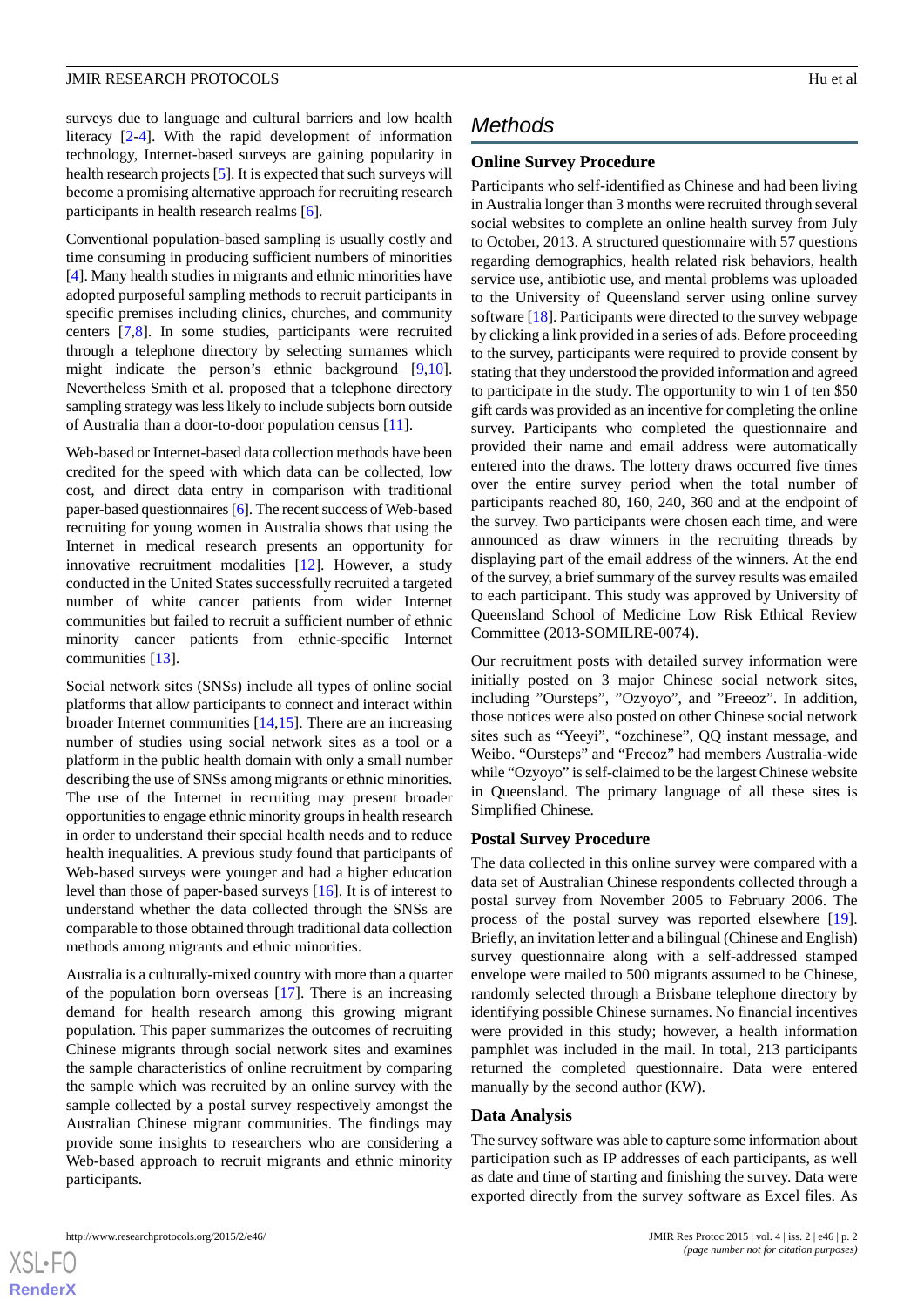all analyses were performed using Stata 13 [[20\]](#page-6-6), Excel files were then converted to a compatible format for analysis. Descriptive analyses were performed to describe and compare the process and outcomes of online recruitment with postal survey questionnaires. Chi square tests for categorical variables and *t* tests for continuous variables were conducted.

## *Results*

#### **Online Recruiting Outcomes**

Of the 600 Chinese migrants who visited the survey webpage, 473 (78.8%) completed the online questionnaire. While online recruiting was set to be closed on September 30<sup>th</sup>, 2013, notices were not removed from the SNSs after the closing date, and we still received a few completed questionnaires, which were included in the final total number of participants. During the total survey period (July-October, 2013), the advertising posts were viewed more than 8000 times including repeated viewings and administrative viewings. By the end of September, 426 out of 473 (90%) participants were recruited through 3 Chinese social network sites "Oursteps", "Freeoz", and "Ozyoyo"; 35 migrants were recruited through other social network sites. There were an additional 12 completed questionnaires received between September 30<sup>th</sup>and October 30<sup>th</sup>, 2013. [Table 1](#page-3-0) provides details of the viewings and respondents through several SNSs. [Figure 1](#page-2-0) shows the increasing number of participants over the 10-week recruitment period through the 3 SNSs (total recruitment and recruitment by study sites). As we can see in [Figure 1,](#page-2-0) the recruitment outcome through the 3 websites reached over 86.6% (369/426) of the total participants in 6 weeks.

We provided 10 50 Australian Dollar (AUD) gift cards presented as lucky draw winners. Each gift card was mailed to the winner who was randomly selected from the valid participants. The postage for 10 registered mails was AUD44. No additional costs were incurred, as the University of Queensland provided free access to the university's server and the survey software.

<span id="page-2-0"></span>**Figure 1.** Increasing number of participants over the ten-week recruitment period (total recruitment and recruitment by three SNSs).



#### **Identification of the Online Survey Participants**

The online survey software enabled us to capture the IP address of each participant. IP addresses identified 94.1% (445/473) of the participants as living in Australia when they undertook the survey. Around 2.5% (12/473) of the participants' IP addresses were outside Australia, and the remaining 3.4% (16/473) of the IP addresses were not detectable. Seven pairs of duplicate IP addresses were detected, which were further verified as different participants (with different personal information such as gender and age).

The selection criteria for our online survey include "self-claimed as Chinese" and "have resided in Australia for longer than 3 months". Out of 473 total participants, 440 (93.0%) were born

[XSL](http://www.w3.org/Style/XSL)•FO **[RenderX](http://www.renderx.com/)**

in Mainland China. Others were born in Taiwan, Hong Kong, Macau, and Malaysia. Among the total participants, 4 of them reported living in Australia for less than three months and another 7 did not answer the question about their length of residence in Australia.

#### **Sample Characteristics and Comparisons With Data From a Postal Survey**

Participants of the online survey were spread over of Australia including Queensland, New South Wales, South Australia, Victoria, and West Australia. Fifty-five percent were females. The mean age of participants in the Web-based survey was 33.1 (SD 8.2) years. [Table 2](#page-3-1) shows the demographic characteristics of the 2 samples of Australian Chinese migrants collected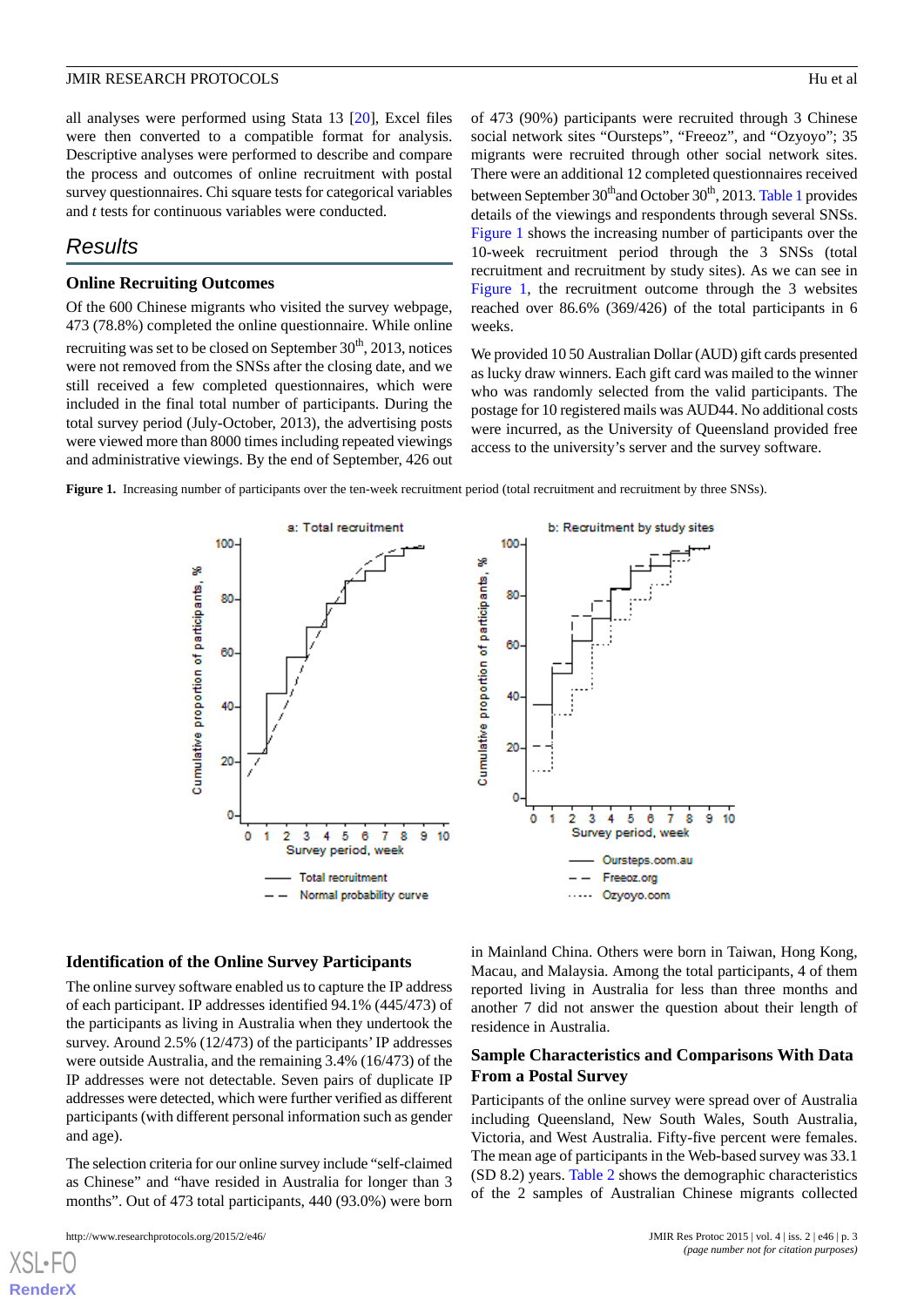through the online survey and the postal survey, respectively. The Web-based survey participants were substantially and significantly younger (by about 12 years) than those of the postal survey. The proportions of participants in different age groups were significantly different between the 2 samples. Of those who completed the Web-based survey, 80.2% (372/464) were under 40 years old, with only 35% of participants in the postal survey being in the same age bracket. The average length of stay in Australia of Web-based survey participants was 5.8 years (ranging from 1 month to 27 years) and was 8.3 years shorter than the postal survey participants (14.1 years, ranging from 6 months to 54 years).

Over 90% of total participants in the Web-based survey (440/473) were born in mainland China versus only 31% in the postal survey. The proportion with an undergraduate or higher degree was significantly higher in the Web-based survey group (85.6%, 405/473) than in the postal survey group (75%). A substantial proportion of the participants had a family doctor in the postal survey (73%) compared to the Web-based survey (47.1%, 223/473). However, there was no significant difference in gender, marital status, BMI, or professional occupation between the 2 samples.

| Study websites | <b>Start</b> | End        | Number of viewings <sup>b</sup> | Valid participants |
|----------------|--------------|------------|---------------------------------|--------------------|
| Oursteps       | 23/07/2013   | 30/09/2013 | 2774                            | 146                |
| Freeoz         | 22/07/2013   | 30/09/2013 | 1861                            | 135                |
| Ozyoyo         | 30/07/2013   | 30/09/2013 | 2290                            | 145                |
| Yeeyi          | 04/09/2013   | 30/09/2013 | 2109                            | 22                 |

<span id="page-3-0"></span>Table 1. Recruiting details in Chinese social network sites from July to October 2013<sup>a</sup>.

<span id="page-3-1"></span><sup>a</sup>13 participants recruited from several other websites plus 12 participants recruited after the deadline had passed were not included in the table. <sup>b</sup>Including duplicated viewings

|  |  |  |  | <b>Table 2.</b> Comparison of demographic characteristics between the 2 samples of Australia Chinese migrants, n (%) or mean (SD). |
|--|--|--|--|------------------------------------------------------------------------------------------------------------------------------------|
|--|--|--|--|------------------------------------------------------------------------------------------------------------------------------------|

| Characteristics                               | Online survey        | Postal survey        | $P$ value |  |  |
|-----------------------------------------------|----------------------|----------------------|-----------|--|--|
|                                               | mean (SD) or $n$ (%) | mean (SD) or $n$ (%) |           |  |  |
| Total participants <sup>a</sup>               | 473                  | 213                  |           |  |  |
| Age, years, $n$ $(\% )$                       |                      |                      |           |  |  |
| mean (SD)                                     | 33.1(8.2)            | 45.1 (14.3)          | < 0.001   |  |  |
| $<$ 30                                        | 158(34.1)            | 36(18.5)             | < .001    |  |  |
| 30-39                                         | 214(46.1)            | 30(15.5)             |           |  |  |
| $40 - 49$                                     | 71(15.3)             | 62(32.0)             |           |  |  |
| $\geq 50$                                     | 21(4.5)              | 66 (34.0)            |           |  |  |
| Female                                        | 261(55.2)            | 116(56.0)            | .84       |  |  |
| Born in Mainland China, n (%)                 | 440 (93.2)           | 66 (31.0)            | < .001    |  |  |
| Undergraduate or higher degree                | 405(86.2)            | 157 (74.8)           | < 0.001   |  |  |
| Professional occupation <sup>b</sup>          | 206(43.6)            | 86 (42.2)            | .72       |  |  |
| Married or in a partnership                   | 352 (74.7)           | 144 (78.3)           | .34       |  |  |
| Length of residing in Australia, years, n (%) |                      |                      |           |  |  |
| Mean (SD)                                     | 5.8(4.2)             | 14.1(8.8)            | < .001    |  |  |
| $\geq 5$                                      | 264(55.8)            | 182(85.5)            | < 0.001   |  |  |
| BMI, mean (SD)                                | 23.2(4.4)            | 22.6(3.1)            | .08       |  |  |
| Have a family doctor, $n$ (%)                 | 223 (48.2)           | 155 (72.8)           | < .001    |  |  |
| Family doctor speaks same language, n<br>(% ) | 133 (59.6)           | 108(73.0)            | .008      |  |  |

<sup>a</sup>The sum of participants in subgroups may not equal to the total number of participants due to missing values.

<sup>b</sup>Non-professionals include administrative positions, those with home duties, skilled laborers, the unemployed, pensioners, manual laborers, and the self-employed.

[XSL](http://www.w3.org/Style/XSL)•FO **[RenderX](http://www.renderx.com/)**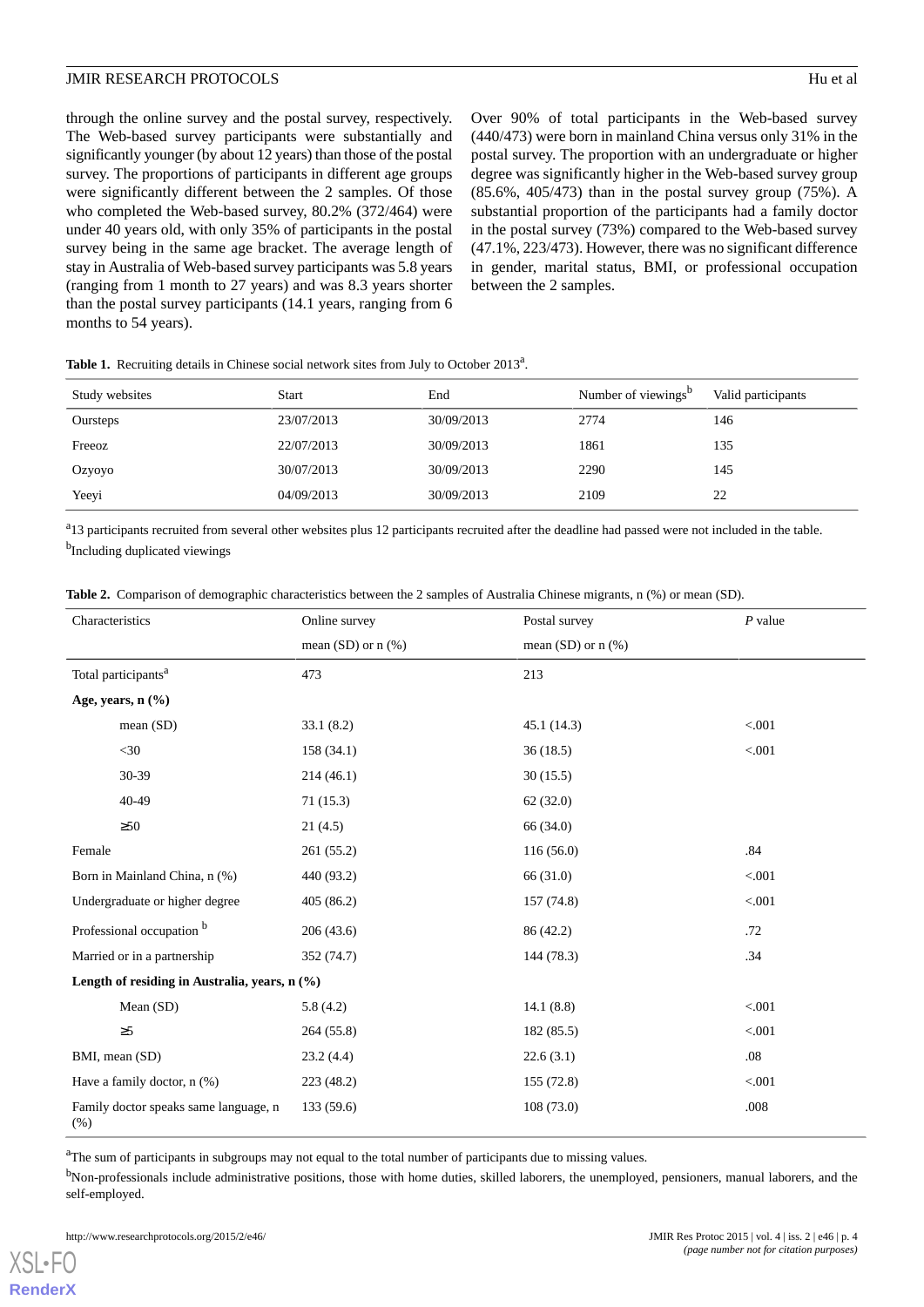# *Discussion*

#### **Principal Findings**

Overall, it is feasible to recruit large numbers of community-based Chinese migrants through social network sites with minimal cost. The majority of participants were recruited within 6 weeks through 3 major Chinese SNSs. Participants of the online survey were younger or had resided in Australia for a relatively shorter time than those of the postal survey. However, participants' gender, marital status, and professional occupations were comparable.

In this online survey, we recruited over four hundred Chinese migrants. Based on a review of the postal codes of participants, we determined that the Chinese migrants resided dispersedly in 5 different states of Australia. The survey was initially designed to recruit Chinese participants through the 3 major Chinese SNSs, where the principal investigator is an active member of the SNS. We then extended our study to include other Chinese SNSs where the principal investigator is a newly registered member. As of September 30<sup>th</sup>, 2013, 426 participants were recruited from the three social network sites and 35 participants were recruited from other sites. As we can see in [Table 1,](#page-3-0) the recruiting thread was viewed over 2000 times with only 22 valid participations in 4 weeks' time through "Yeeyi". Community coordinators or existing relationships in the community have been proven to be helpful in recruiting ethnic minorities [[21\]](#page-6-7). Our study found similar scenarios among the Internet communities; recruiting outcomes were less satisfactory when the survey initiator was a fresh member in the Internet community.

We noted that the majority (86.6%, 369/426) of participants were recruited within 6 weeks of the survey period and the incoming numbers of respondents slowed down dramatically thereafter. Findings supported the assumption that online survey responses would be quicker compared to traditional mail surveys [[5\]](#page-5-3). Our recruiting message was posted in several social websites as a thread which would be pushed down towards the bottom of the page by new threads or any existing threads which received new replies. In a SNS with a high number of active members, threads are constantly being created or replied to at a fast pace. It is therefore important to ensure the recruiting thread is attended regularly so it will not be ignored [[22\]](#page-6-8). Thus we believe the first few weeks are most important in order to recruit a greater number of participants in social network sites.

We provided incentives to participants in the form of 10 lottery draws for gift cards worth AUD50 each. The marginal cost for this survey was close to AUD1.20 per participant plus organizational expenses, comparable to the cost of the postal survey (AUD0.60 postage plus organizational expenses). Since the financial incentive was relatively small and probability based, it was not likely to be a major factor in deciding to participate in the online health survey. However, by announcing the lottery winners multiple times over the survey period, we were able to attract more attention to the recruiting threads in the SNSs and expand the viewing audience.

The online survey attracted younger participants with a higher educational level than the postal survey, consistent with the existing literature that older participants with lower education might be underrepresented in Web-based surveys due to the disparity in Internet and computer access [\[23](#page-6-9)]. Another study comparing Web-based and paper questionnaires also found the Web-based sample to be nearly 9 years younger with a higher educational background than the paper-based sample [\[16](#page-6-2)]. In addition, Smith et al reported that samples based on telephone directories are very likely to exclude younger participants and participants who do not own property [[11\]](#page-5-9).

As regards migrant health studies, the length of stay in a host country is an important indicator of acculturation. In this study, we found that 85% of participants in the postal survey had been residing in Australia for more than 5 years, compared with about half of participants in the Web-based survey. Similarly, studies amongst US migrants found samples of longer-stay migrants using a telephone directory list [\[10](#page-5-8)]. Due to immigration regulations, new arrival migrants are generally young and well educated. They are likely to seek social support through the Internet in the early stage of their immigration [[24\]](#page-6-10). Consequently, Web-based health research could be a promising supplementary method to reach the newly-arrived migrants.

In addition, we found the percentage of the participants having a family doctor was significantly higher in the postal survey than in the Web-based survey. Compared to Web-based survey participants, the postal survey participants were more likely to have a family doctor who could speak the same language as themselves. The findings indicate that health-related behavior may be very different due to various demographic features of the 2 samples. Researchers need to be aware of such differences when interpreting findings from different survey approaches.

Nevertheless, the online survey approach enabled us to quickly recruit Chinese migrants who were living in different states of Australia within a specific limited time and budget. The findings reported here regarding recruiting processes and outcomes are strictly applicable to these specific Chinese social network sites. More studies will be needed to articulate how to effectively recruit migrants or ethnic minorities of various populations using the Internet.

#### **Limitations**

We also identified several limitations when we compared the data of these 2 surveys. First, these 2 health surveys adopted different strategies which may have contributed to the discrepancy in the composition of the 2 samples. The participants of postal survey included Chinese who were born in Hong Kong, Taiwan, Malaysia, Singapore, and other countries. The majority of the participants of online survey were born in Mainland China because that is where the majority of the registered members of the study websites were from. Second, the incentive of winning a gift card was offered in the online recruitment, whereas no financial incentives were provided in the postal survey. However, since the incentive is small and probability-based, we believe it is unlikely to be the major motivation of taking part in the health survey. Third, due to convenience sampling, neither sample is representative to the whole Australian Chinese community. Fourth, access to the

http://www.researchprotocols.org/2015/2/e46/ JMIR Res Protoc 2015 | vol. 4 | iss. 2 | e46 | p. 5

 $XS$ -FO **[RenderX](http://www.renderx.com/)**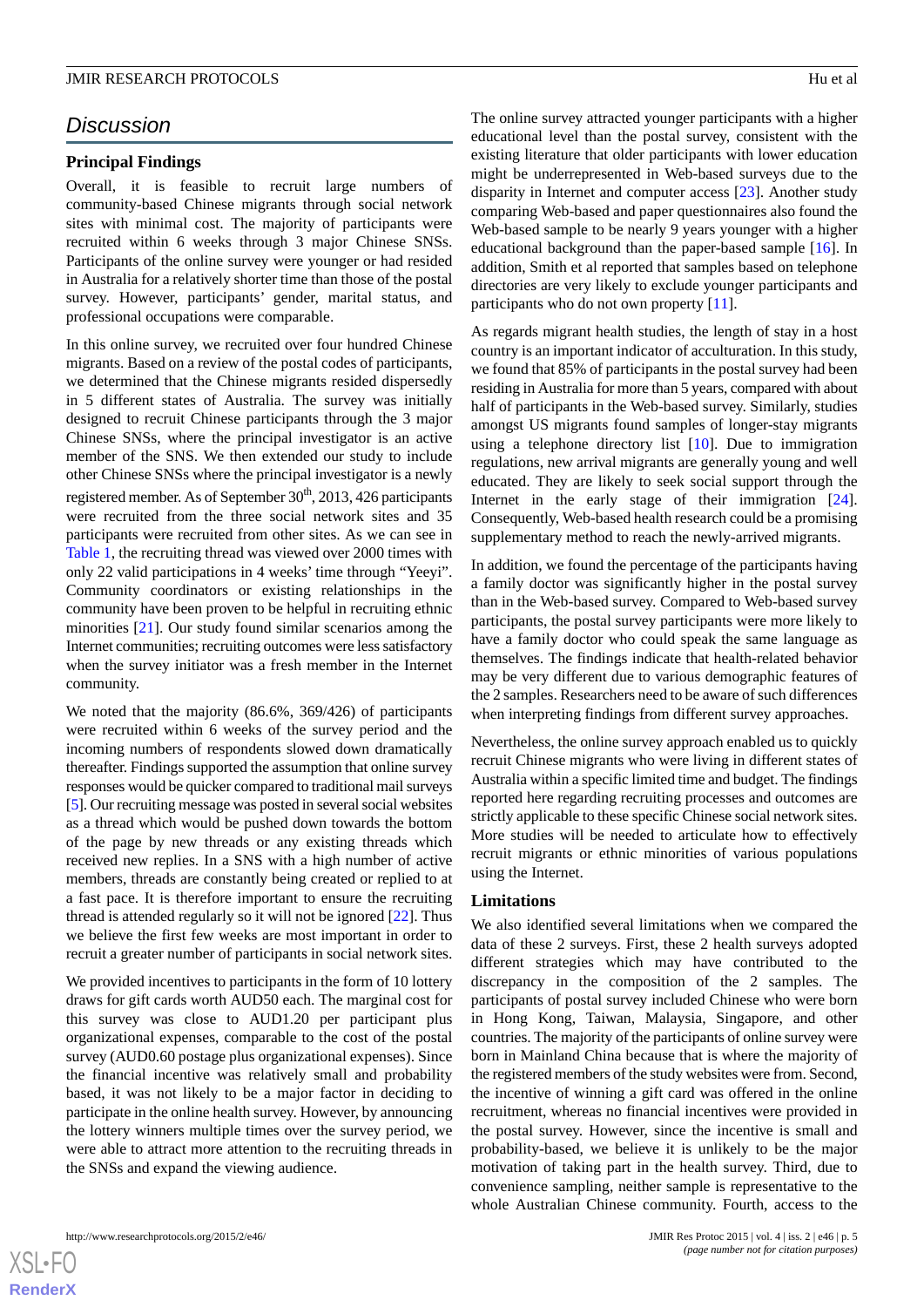online survey was confined to participants with adequate computer literacy to complete a questionnaire online. Our recruiting through social network sites was likely to overlook those older Chinese migrants who do not use computers and Internet. Last but not least, the postal survey was conducted 7 years prior to the Web-based survey. The demographic composition of migrants might have changed over time. Even so, however, that potential change in demographics is unlikely to account for the observed differences between 2 surveys. A recent study in the United States, using a telephone directory to obtain a sample of Chinese migrants, also showed that the sample population of a postal survey was relatively older and they were longer-stay migrants [\[10](#page-5-8)].

### **Conclusions**

Recruiting Chinese migrants through social network sites for health research is demonstrated to be feasible in our online survey. This paper provided detailed processes and outcomes for recruiting Chinese migrants through social network sites in Australia. This online recruitment method is likely to reach younger or shorter-stay Chinese migrants but may miss those older or longer-stay migrants who may not use the Internet. Researchers need to be cautious of this potential sampling bias when interpreting their results. Nevertheless, these findings could be useful for planning and conducting future research or intervention programs among migrants and ethnic minorities.

#### **Acknowledgments**

We especially thank the Chinese immigrants who participated in our health surveys.

This work was supported by National Health & Medical Research Council of Australia (NHMRC, APP1042343).

### **Conflicts of Interest**

<span id="page-5-0"></span>None declared.

#### **References**

- <span id="page-5-1"></span>1. Nielsen SS, Krasnik A. Poorer self-perceived health among migrants and ethnic minorities versus the majority population in Europe: a systematic review. Int J Public Health 2010 Oct;55(5):357-371. [doi: [10.1007/s00038-010-0145-4\]](http://dx.doi.org/10.1007/s00038-010-0145-4) [Medline: [20437193](http://www.ncbi.nlm.nih.gov/entrez/query.fcgi?cmd=Retrieve&db=PubMed&list_uids=20437193&dopt=Abstract)]
- 2. Weber MF, Banks E, Smith DP, O'Connell D, Sitas F. Cancer screening among migrants in an Australian cohort; cross-sectional analyses from the 45 and Up Study. BMC Public Health 2009;9:144 [[FREE Full text](http://www.biomedcentral.com/1471-2458/9/144)] [doi: [10.1186/1471-2458-9-144\]](http://dx.doi.org/10.1186/1471-2458-9-144) [Medline: [19442312\]](http://www.ncbi.nlm.nih.gov/entrez/query.fcgi?cmd=Retrieve&db=PubMed&list_uids=19442312&dopt=Abstract)
- <span id="page-5-3"></span><span id="page-5-2"></span>3. Weber MF, Banks E, Sitas F. Smoking in migrants in New South Wales, Australia: report on data from over 100 000 participants in The 45 and Up Study. Drug Alcohol Rev 2011 Nov;30(6):597-605. [doi: [10.1111/j.1465-3362.2010.00247.x\]](http://dx.doi.org/10.1111/j.1465-3362.2010.00247.x) [Medline: [21355908](http://www.ncbi.nlm.nih.gov/entrez/query.fcgi?cmd=Retrieve&db=PubMed&list_uids=21355908&dopt=Abstract)]
- <span id="page-5-5"></span><span id="page-5-4"></span>4. Yancey AK, Ortega AN, Kumanyika SK. Effective recruitment and retention of minority research participants. Annu Rev Public Health 2006;27:1-28. [doi: [10.1146/annurev.publhealth.27.021405.102113\]](http://dx.doi.org/10.1146/annurev.publhealth.27.021405.102113) [Medline: [16533107\]](http://www.ncbi.nlm.nih.gov/entrez/query.fcgi?cmd=Retrieve&db=PubMed&list_uids=16533107&dopt=Abstract)
- 5. Sue VM, Ritter LA. Conducting Online Surveys. Thousand Oaks: SAGE Publications, Inc; 2012.
- <span id="page-5-6"></span>6. van Gelder Marleen M H J, Bretveld RW, Roeleveld N. Web-based questionnaires: the future in epidemiology? Am J Epidemiol 2010 Dec 1;172(11):1292-1298 [\[FREE Full text\]](http://aje.oxfordjournals.org/cgi/pmidlookup?view=long&pmid=20880962) [doi: [10.1093/aje/kwq291\]](http://dx.doi.org/10.1093/aje/kwq291) [Medline: [20880962](http://www.ncbi.nlm.nih.gov/entrez/query.fcgi?cmd=Retrieve&db=PubMed&list_uids=20880962&dopt=Abstract)]
- <span id="page-5-7"></span>7. Giarelli E, Bruner DW, Nguyen E, Basham S, Marathe P, Dao D, et al. Research participation among Asian American women at risk for cervical cancer: exploratory pilot of barriers and enhancers. J Immigr Minor Health 2011 Dec;13(6):1055-1068. [doi: [10.1007/s10903-011-9461-x\]](http://dx.doi.org/10.1007/s10903-011-9461-x) [Medline: [21512747\]](http://www.ncbi.nlm.nih.gov/entrez/query.fcgi?cmd=Retrieve&db=PubMed&list_uids=21512747&dopt=Abstract)
- <span id="page-5-8"></span>8. Renzaho A M N, Polonsky MJ. Examining demographic and socio-economic correlates of accurate knowledge about blood donation among African migrants in Australia. Transfus Med 2012 Oct;22(5):321-331. [doi: [10.1111/j.1365-3148.2012.01175.x\]](http://dx.doi.org/10.1111/j.1365-3148.2012.01175.x) [Medline: [22830359\]](http://www.ncbi.nlm.nih.gov/entrez/query.fcgi?cmd=Retrieve&db=PubMed&list_uids=22830359&dopt=Abstract)
- <span id="page-5-9"></span>9. Hill L, Hofstetter CR, Hovell M, Lee J, Irvin V, Zakarian J. Koreans' use of medical services in Seoul, Korea and California. J Immigr Minor Health 2006 Jul;8(3):273-280. [doi: [10.1007/s10903-006-9332-4](http://dx.doi.org/10.1007/s10903-006-9332-4)] [Medline: [16791537](http://www.ncbi.nlm.nih.gov/entrez/query.fcgi?cmd=Retrieve&db=PubMed&list_uids=16791537&dopt=Abstract)]
- <span id="page-5-10"></span>10. Li Y, Hofstetter CR, Irving V, Chhay D, Hovell MF. Stress, illness, and the social environment: depressive symptoms among first generation mandarin speaking Chinese in greater Los Angeles. J Immigr Minor Health 2014 Dec;16(6):1035-1044. [doi: [10.1007/s10903-013-9953-y](http://dx.doi.org/10.1007/s10903-013-9953-y)] [Medline: [24306282\]](http://www.ncbi.nlm.nih.gov/entrez/query.fcgi?cmd=Retrieve&db=PubMed&list_uids=24306282&dopt=Abstract)
- <span id="page-5-11"></span>11. Smith W, Mitchell P, Attebo K, Leeder S. Selection bias from sampling frames: telephone directory and electoral roll compared with door-to-door population census: results from the Blue Mountains Eye Study. Aust N Z J Public Health 1997 Apr;21(2):127-133. [Medline: [9161066\]](http://www.ncbi.nlm.nih.gov/entrez/query.fcgi?cmd=Retrieve&db=PubMed&list_uids=9161066&dopt=Abstract)
- 12. Fenner Y, Garland SM, Moore EE, Jayasinghe Y, Fletcher A, Tabrizi SN, et al. Web-based recruiting for health research using a social networking site: an exploratory study. J Med Internet Res 2012;14(1):e20 [[FREE Full text](http://www.jmir.org/2012/1/e20/)] [doi: [10.2196/jmir.1978](http://dx.doi.org/10.2196/jmir.1978)] [Medline: [22297093](http://www.ncbi.nlm.nih.gov/entrez/query.fcgi?cmd=Retrieve&db=PubMed&list_uids=22297093&dopt=Abstract)]
- 13. Im EO, Chee W, Tsai HM, Bender M, Lim HJ. Internet communities for recruitment of cancer patients into an Internet survey: a discussion paper. Int J Nurs Stud 2007 Sep;44(7):1261-1269 [\[FREE Full text\]](http://europepmc.org/abstract/MED/16962122) [doi: [10.1016/j.ijnurstu.2006.07.003](http://dx.doi.org/10.1016/j.ijnurstu.2006.07.003)] [Medline: [16962122](http://www.ncbi.nlm.nih.gov/entrez/query.fcgi?cmd=Retrieve&db=PubMed&list_uids=16962122&dopt=Abstract)]

[XSL](http://www.w3.org/Style/XSL)•FO **[RenderX](http://www.renderx.com/)**